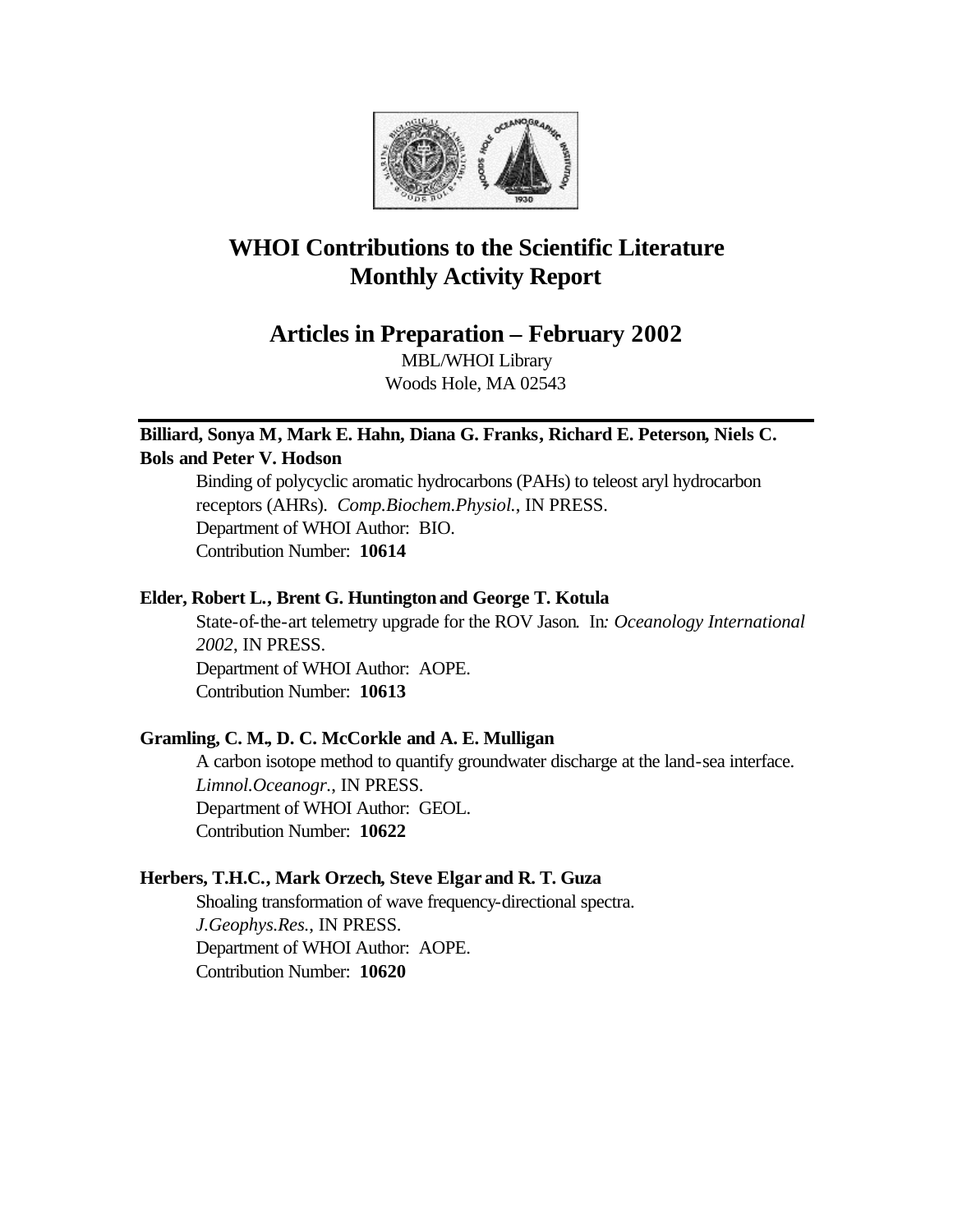### **Jewett, Stephen C., Thomas A. Dean, Bruce R. Woodin, Max K. Hoberg and John J. Stegeman**

Exposure to hydrocarbons ten years after the Exxon Valdez oil spill: evidence from cytochrome P4501A expression and biliary FACs in nearshore demersal fishes. *Mar.Environ.Res.*, IN PRESS. Department of WHOI Author: BIO. Contribution Number: **10619**

#### **Jiang, Houshuo, Erik J. Anderson and Mark A. Grosenbaugh**

Numerical simulation of vortex ring formation in the presence of background flow with implications for squid propulsion. *J.Fluid Mech.*, IN PRESS. Department of WHOI Author: AOPE. Contribution Number: **10623**

#### **Koopman, H. N., D. A. Pabst, W. A. McLellan, R. M. Dillaman and A. J. Read**

Changes in the blubber distribution and morphology associated with the starvation in the harbour porpoise (Phocoena phocoena): Evidence for regional variation in blubber structure and function. *Physiol.Biochem.Zool.*, IN PRESS. Department of WHOI Author: BIO. Contribution Number: **10604**

### **Korenaga, Jun, Peter B. Kelemen and W. Steven Holbrook**

Methods for resolving the origin of large igneous provinces from crustal seismology. *J.Geophys.Res.*, IN PRESS. Department of WHOI Author: GEOL. Contribution Number: **NONE**

### **Managi, Shunsuke, James J. Opaluch, Di Jin and Thomas A. Grigalunas**

Technological change and petroleum exploration in the Gulf of Mexico. *Energy J.*, IN PRESS. Department of WHOI Author: MPC. Contribution Number: **10618**

### **Morrison, J. R.**

In situ determination of the quantum yield of phytoplankton chlorophyll-a fluorescence: A simple algorithm, observations, and a model. *Limnol.Oceanogr.*, IN PRESS. Department of WHOI Author: BIO. Contribution Number: **10610**